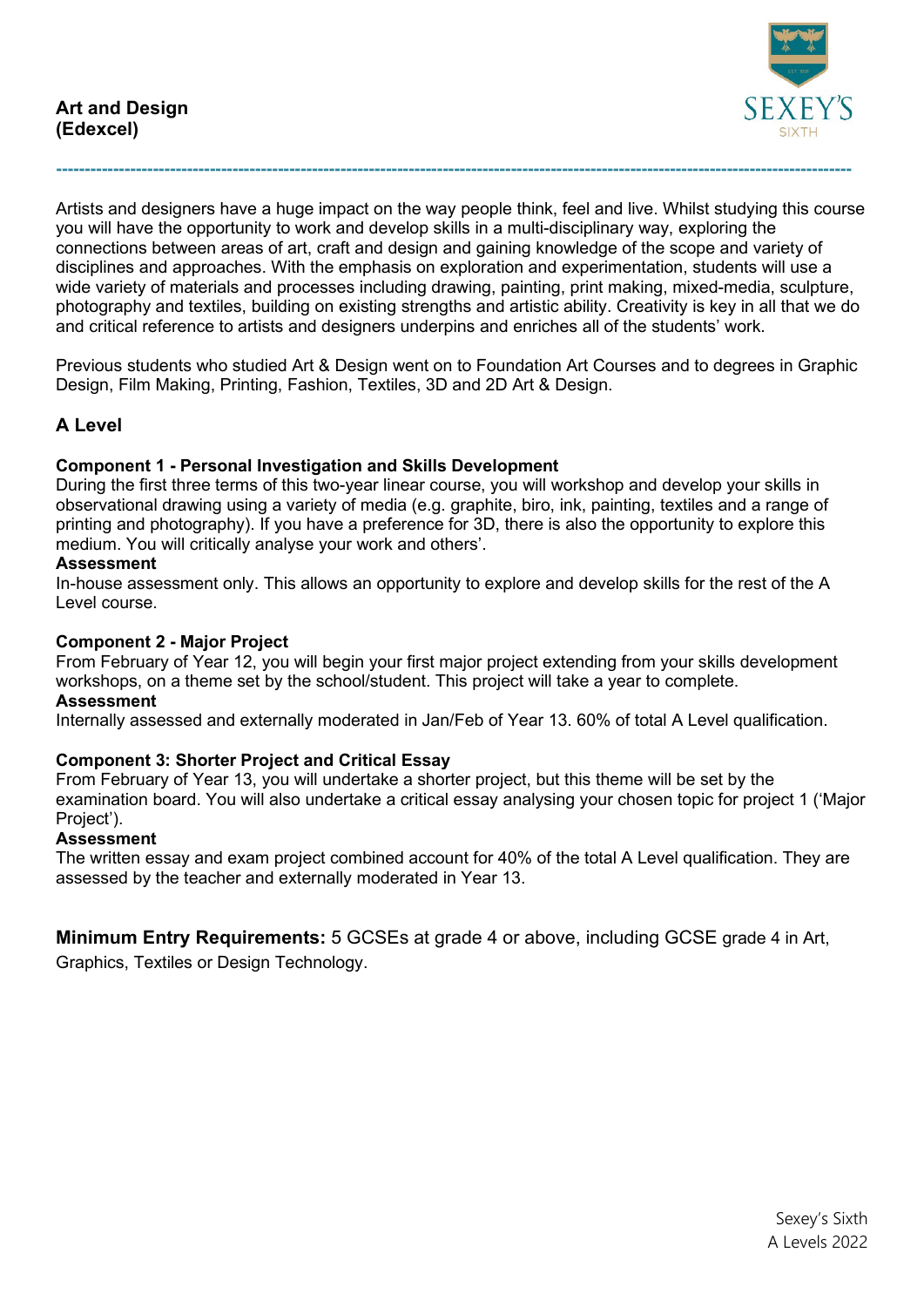**Biology (OCR A)**



Everyone has an interest in Biology, whether it be related to how life began, what are living things are made up of, how do they work and how do they interact with the environment, health and fitness, diseases, concern for the environment or views on genetic engineering, the list could go on and on! For a lot of people the human species is of particular interest, in terms of how the human body works and the harmful and beneficial effects that we have on the Earth. The A level biology course encourages students to explore and seek answers to these questions whilst developing their own critical scientific thought process and a wide range of practical scientific skills.

**--------------------------------------------------------------------------------------------------------------------------------------------**

Biology is the broadest of the three sciences and has links with many other subjects including Chemistry, Physical Education and Geography. The A level equips students with wide ranging skills that can be used in a variety of settings beyond A level, whether that be further education, studying degrees such as Biomedical Sciences, Environmental Science, Physiotherapy and Occupational Therapy, or in an employment setting.

# **A Level**

### **Content:**

- Module 1 Development of practical skills in biology
- Module 2 Foundations in biology
- Module 3 Exchange and transport
- Module 4 Biodiversity, evolution and disease
- Module 5 Communication, homeostasis and energy
- Module 6 Genetics, evolution and ecosystems

### **Assessment:**

The A Level is composed of three exams and a practical endorsement.

- 1: Biological processes: Written exam covering modules 1, 2, 3 & 5, 2 hours 15 mins, 37% of A Level
- 2: Biological diversity: Written exam covering modules 1, 2, 4 & 6, 2 hours 15 mins, 37% of A Level
- 3: Unified Biology: Written exam covering all modules 1-6, 1 hour 30 mins, 26% of A Level
- Practical endorsement: non-exam assessment that is reported separately to the A Level grade.

**Minimum Entry Requirements:** 5 GCSEs at grade 5 or above, including grade 6/6 in Double Science or grade 6 in Biology as a separate science. Due to the increased mathematical emphasis of the new courses we also require Mathematics GCSE grade 6.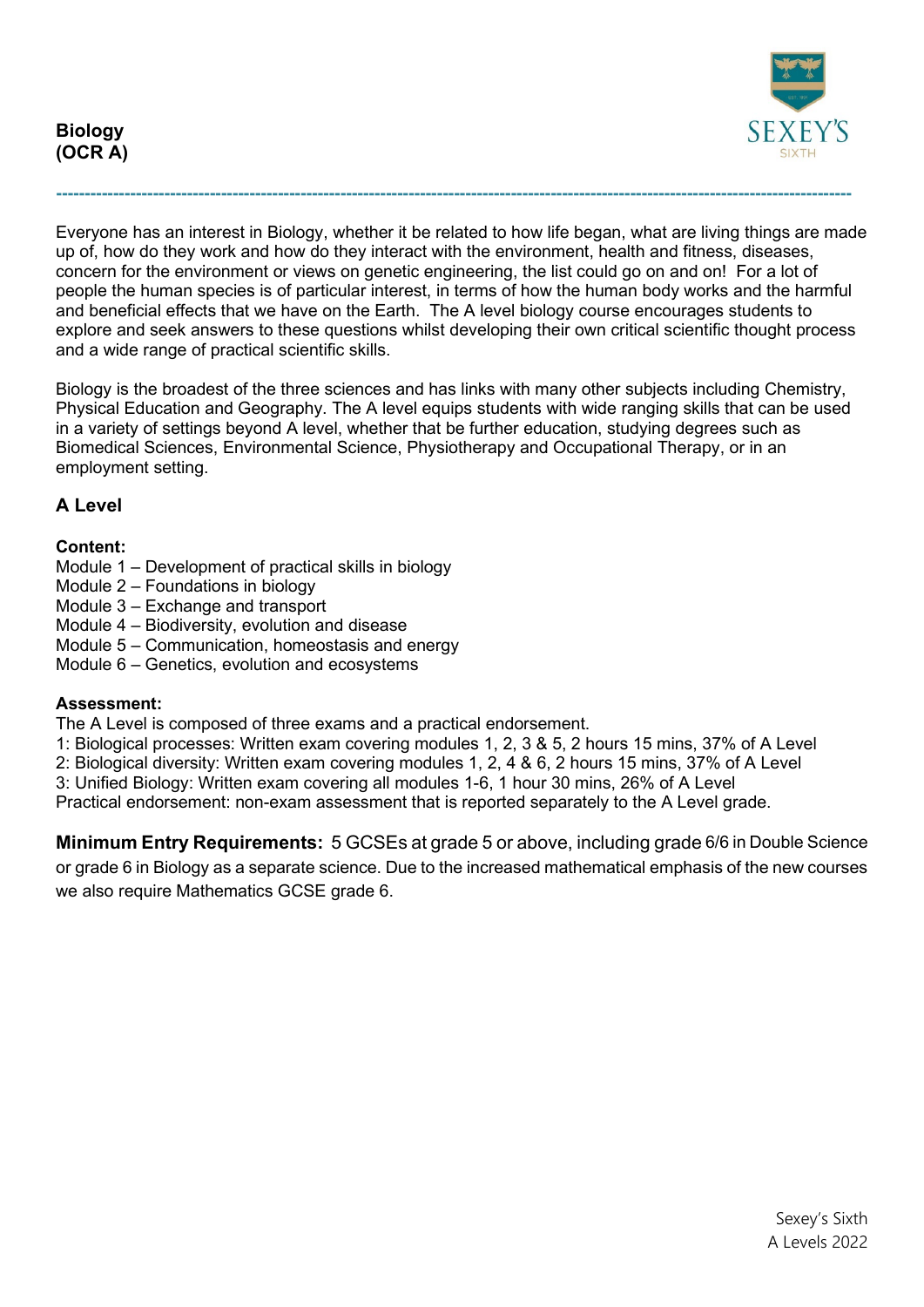**Business (AQA)**



Business Studies is a broad and varied subject, which will give you an understanding of how businesses operate, succeed and how others fail. You will analyse the reasons behind the decisions businesses make and how they develop strategy.

**--------------------------------------------------------------------------------------------------------------------------------------------**

One of the things which makes this such an interesting subject is that the whole of society is impacted by the decisions that businesses make so the course covers highly topical areas such as marketing, pricing decisions, business ethics, globalisation, international trade, digital technology and the economic environment not to mention political developments such as Brexit or the sugar tax. In this way, studying Business gives you a greater understanding of our society. You will also develop transferable skills such as numeracy, interpreting and analysing data, applying knowledge and understanding to different contexts to make judgements.

Students who study Business go on to read a wide range of subjects at university, begin employment or take apprenticeships in areas such as accountancy, HR, operations, sales or even junior management.

## **What will I study?**

Year 1 is an introduction to business and an examination of the key functional areas: marketing, operations, finance and human resource management. Year 2 is an investigation of the strategic (longer-term) decisions that all businesses have to make.

#### **Topics include:**

- What is business? nature and purpose of businesses, forms of ownership, the external environment
- Management, leadership and decision making
- Marketing understanding markets; segmentation, targeting and positioning and the marketing mix
- Operations efficiency, productivity, quality, managing inventory and supply chains
- Finance budgeting, cash-flow, break-even analysis and sources of finance
- Human Resources organisational design, HR flow, motivation, employer-employee relations.

• Analysing the strategic position of a business - assessing business performance using financial and nonfinancial measures; an in-depth look at the external environment

• Choosing strategic direction – how do business choose which markets to compete in and what products to offer?

• Strategic methods - growth, innovation, use of digital technology and internationalisation

• Managing strategic change - organisational culture, the implementation of strategy and why some strategies fail

### **Assessment**

Three written examinations each of 2 hours' duration. Paper 1 consists of multiple choice, short answer and essay questions. Paper 2 consists of three multi-part data response questions. Paper 3 consists of a case study followed by approximately six questions of varying length. All three papers cover both Year 1 and Year 2 content and all three papers carry equal weighting.

**Minimum Entry Requirements:** 5 GCSEs at grade 4 or above, including grade 4 in GCSE Mathematics and English.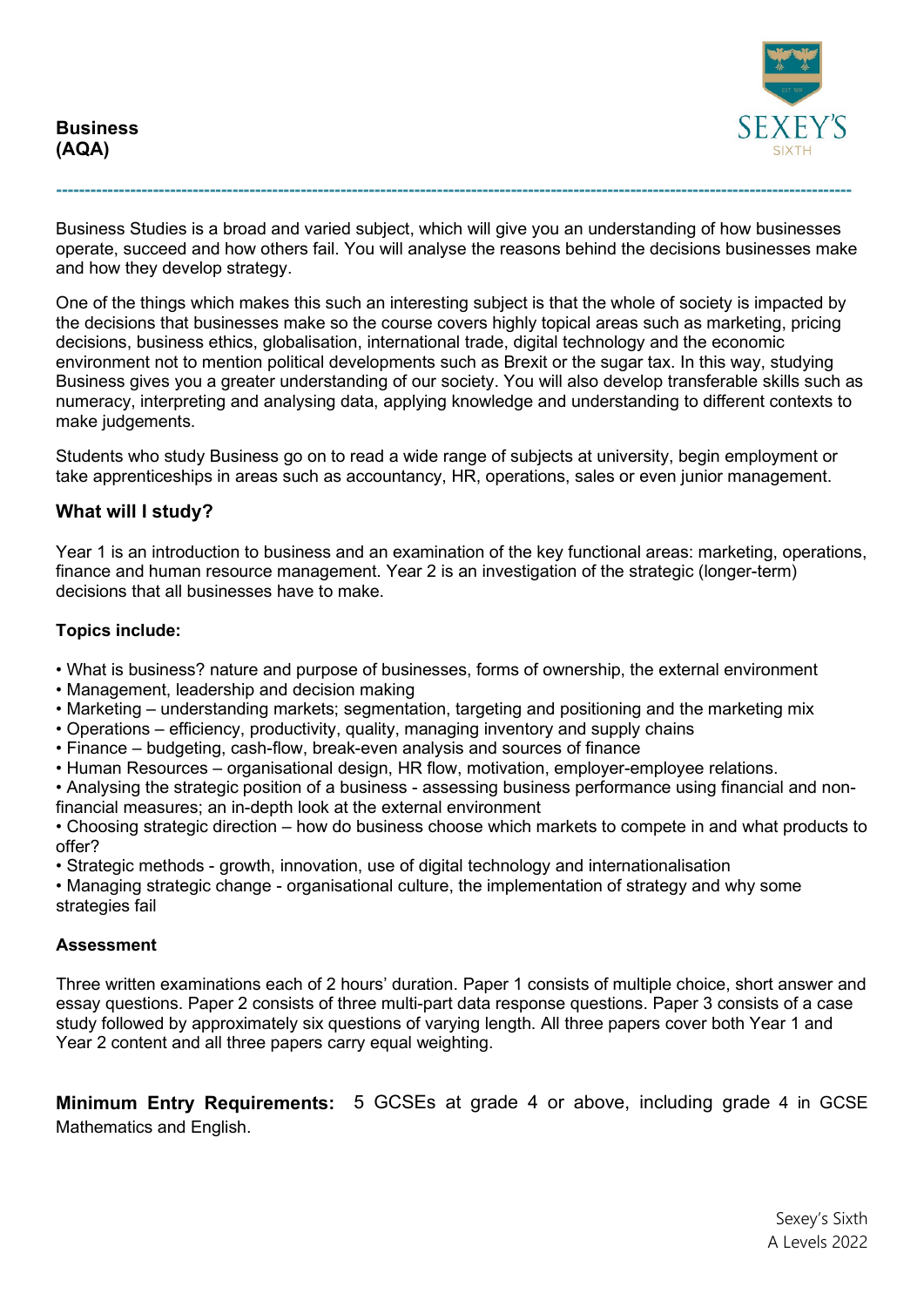

Everything around us is made up of chemicals, including ourselves. Chemistry is about making and designing new molecules, analysing substances and working out how and why chemical reactions happen. The search for new substances is never ending and by studying Chemistry you can be part of this. It is considered the central science and hence is a key requirement for veterinary and medically related courses.

**--------------------------------------------------------------------------------------------------------------------------------------------**

Here at Sexey's we follow the OCR A specification which is developed in conjunction with The Royal Society of Chemistry, GlaxoSmithKline and leading teachers. The course equips students with many transferable skills vital to success in the future such as data handling, problem solving ad critical analysis. This is why chemistry is often a desirable subject choice on further education and employment applications and allows students to enter a wide range of careers from the more obvious science based careers to the less obvious areas of accountancy and management consultancy.

# **A Level**

## **Content:**

- Module 1 Development of practical skills in Chemistry
- Module 2 Foundations in Chemistry
- Module 3 Periodic table and energy
- Module 4 Core organic Chemistry
- Module 5 Physical Chemistry and transition elements
- Module 6 Organic Chemistry and analysis

## **Assessment:**

The A Level is composed of three exams and a practical endorsement.

1: Periodic Table, Elements and Physical Chemistry: Written exam covering modules 1, 2, 3 & 5, 2 hours 15 mins, 37% of A Level

2: Synthesis and Analytical Techniques: Written exam covering modules 1, 2, 4 & 6, 2 hours 15 mins, 37% of A Level

3: Unified Chemistry: Written exam covering all modules 1 to 6, 1 hour 30 mins, 26% of A Level

Practical endorsement: non-exam assessment that is reported separately to the A Level grade.

**Minimum Entry Requirements:** 5 GCSEs at grade 5 or above, including grade 6/6 in Double Science or grade 6 in Chemistry as a separate science. Due to the increased mathematical emphasis of the new courses we also require Mathematics GCSE grade 6.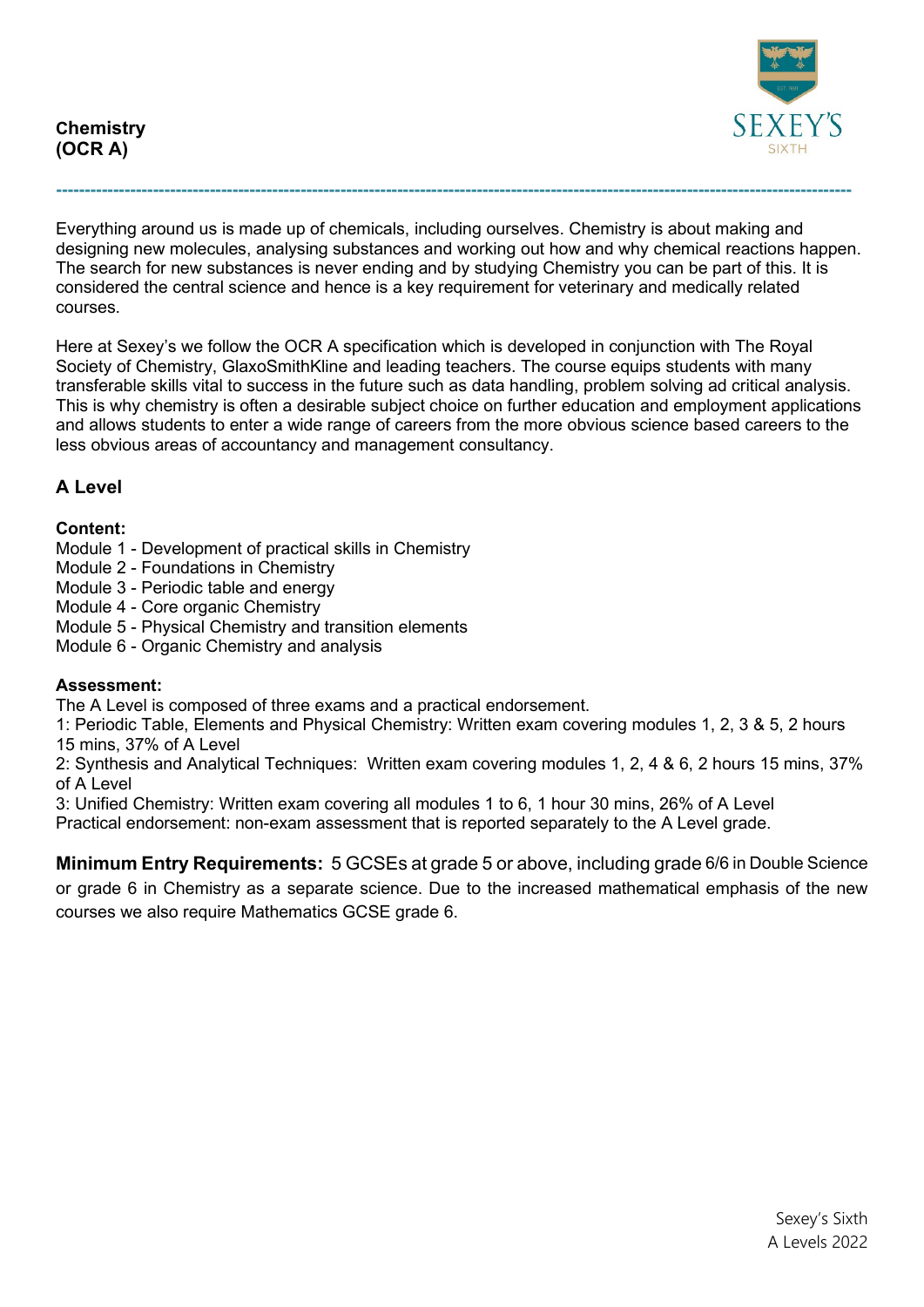

Studying English Literature at A Level will give you immense pleasure, inspire your curiosity, improve your writing skills and develop your proficiency as an informed and critical reader. The A level in English Literature is designed to build and go beyond the skills that you will have developed at GCSE, progressing to close textual analysis, contextual awareness and critical appreciation. Studying English Literature provides the opportunity to read, discuss and analyse literary texts from all genres and many of the major periods of writing in English.

**--------------------------------------------------------------------------------------------------------------------------------------------**

Throughout your A level study, you will explore a range of texts, all taken from the literary canon. Typically, you will study: a play by Shakespeare, a pre-nineteenth century play by Marlowe; a twentieth century novel and a wide selection of poetry from across the ages. You will also learn how to write critical appreciations of a wide range of unseen prose and poetry and be encouraged to question critical views. The set texts are carefully chosen to give you a taste of the widest range of literature, including contemporary feminist texts, and to prepare you for further study at university level. English Literature is diverse and rich; because of this, some students choose to take their learning further with a literature based EPQ.

English Literature is mostly essay based, although you will be taught in a variety of styles. You will be encouraged to refine your presenting and discussion skills, so that you are able to confidently participate in lessons. During the summer term of the Lower Sixth, you will undertake your individual piece of coursework and this will allow you to compare two texts of your own choice. This gives you the opportunity to demonstrate your independent learning and research skills.

A level English Literature is an academic qualification that is highly valued by universities and employers and will particularly suit students wishing to study all forms of English, humanities subjects or law at degree level. The course can equip you with many skills that are useful to employers and universities: the ability to construct a well-supported argument, the ability to write fluently and clearly, and the ability to consider and evaluate the opinions of others and draw a balanced conclusion. The course can lead to careers in PR and marketing, journalism, teaching, law, publishing and many others.

# **A Level English Literature course outline: Edexcel specification**

## **Component 1: Drama**

For this unit students will study two plays based on the theme of tragedy, which will require an understanding of the genre and context, as well as the text itself. This is an open book exam where students will need to use critical views and theories to enhance their study and exploration of Shakespeare.

- Drama: *Othello* (and the study of critics) by William Shakespeare
- Drama: *Dr Faustus* by Christopher Marlowe.

**Assessment:** Written exam, 2 hours 15 mins. 30% of A Level

## **Component 2: Prose**

This is an open book examination. Students will be required to write one comparative essay based on two prose texts from the chosen theme of 'The Supernatural', at least one must be pre-1900.

 Prose: *The Picture of Dorian Gray* by Oscar Wilde and *The Little Stranger* by Sarah Waters **Assessment:** Written exam, 1 hour, 20% of A Level

### **Component 3: Poetry**

In this unit, students will study one named poet or poetic movement, a range of poems from a 21<sup>st</sup> Century anthology and a selection of unseen poems. This is an open book examination where there will be one comparative essay question on a named poem from the  $21<sup>st</sup>$  Century collection and an unseen poem, and an essay question comparing two poems from Donne or the poetic movement anthology.

**Unseen poetry** 

 Sexey's Sixth A Levels 2022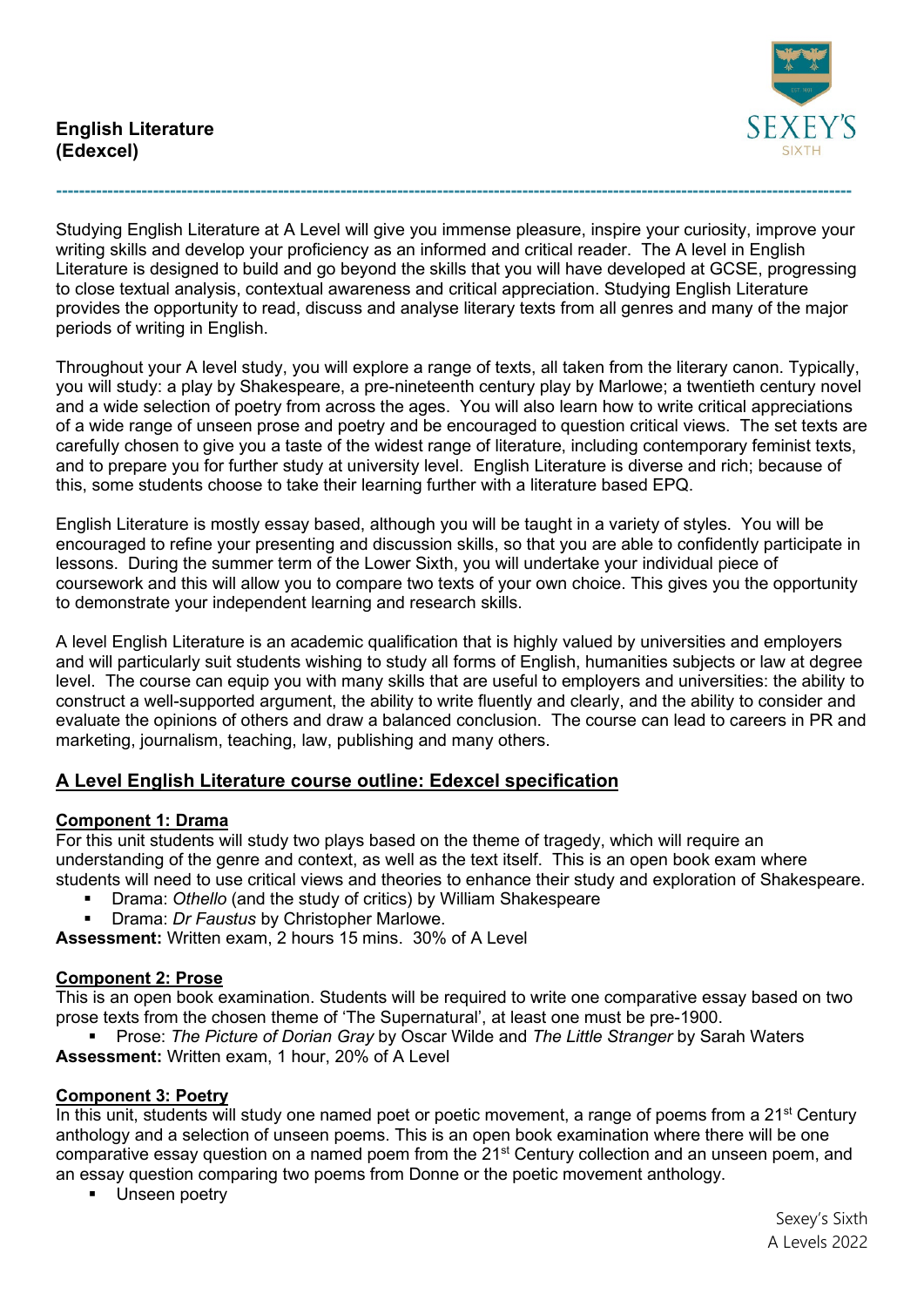- Named poet: A collection of poems
- **Poetry Anthology of post 2000 poetry from different poets**

**Assessment:** Written exam, 2 hours 15 mins- 30% of A Level

### **Component 4: Coursework**

A highlight of the A level course is that students are able to write one extended comparative essay as coursework, where they are given a free choice of two texts to study.

**Assessment:** An essay comprising 2500-3000 words on two texts of the student's own choice, which equates to 20% of the overall grade.

**Minimum Entry Requirements:** 5 GCSEs at grade 4 or above, including grade 4 in GCSE English Language and GCSE English Literature.

Please note that the texts referenced above may change depending on teacher choice.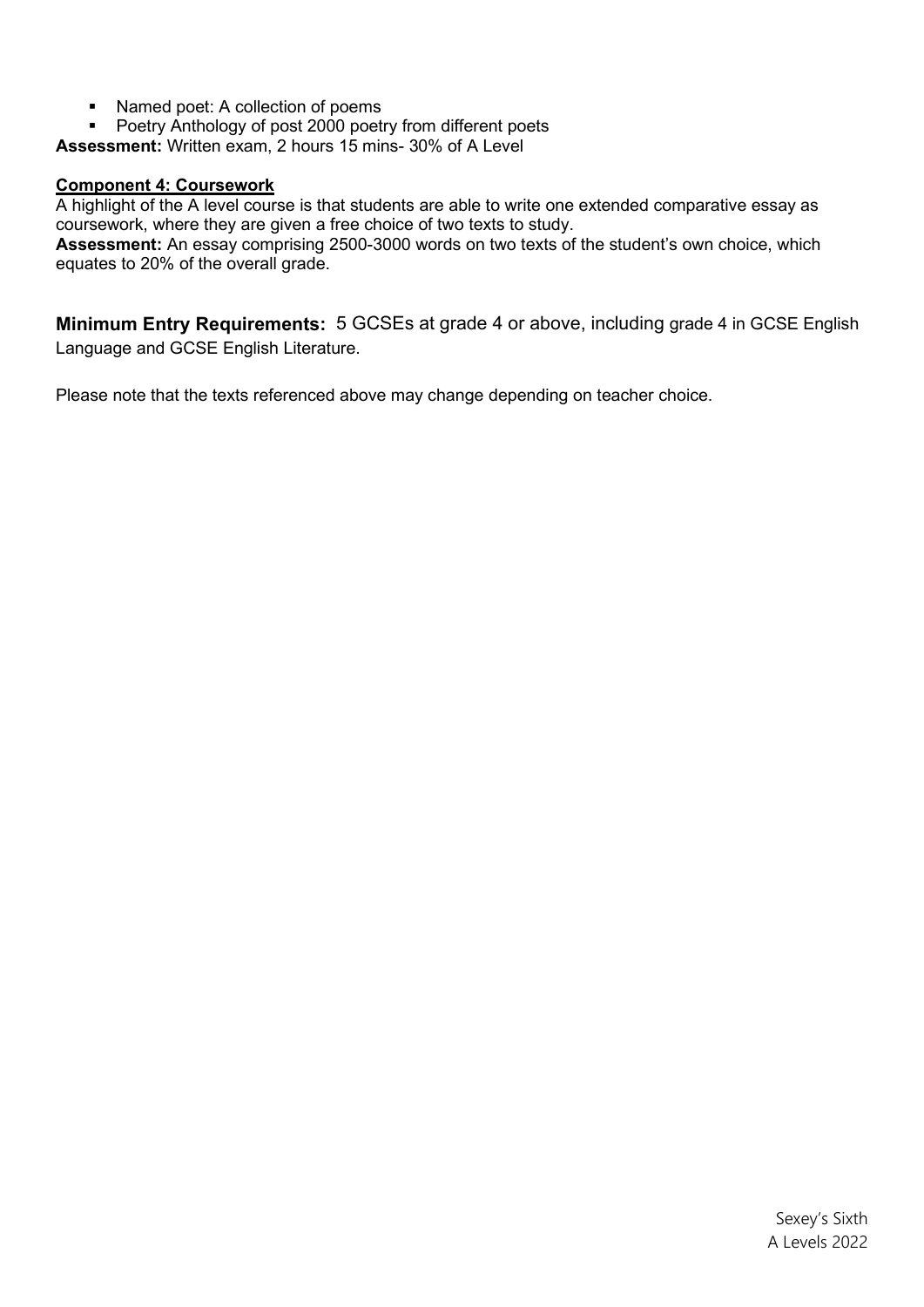

The Extended Project Qualification is a single piece of work, chosen by the student, that requires evidence of planning, preparation, research and independent working. It is an ideal opportunity to develop knowledge and expertise in an area of interest or for a future career. The extended project is a freestanding qualification. It is graded A\*- E and worth half an A Level. It is highly valued by universities and higher education institutions.

**--------------------------------------------------------------------------------------------------------------------------------------------**

Students have the choice of format for their project. It can be a 5000 word written project or a 1000 word written project accompanied by an artefact, design, creation or performance. In addition, students produce a logbook that reflects on all stages of the project, from initial ideas to completion.

## **Examples of written projects:**

- Should the Monarchy be abolished in favour of a Republican state?

- Are Durrenmatt's views of the responsibility of the scientist as expressed in "Die Physiker" tenable in the 21st Century?

- How did the development of the British Motor Company Mini influence subsequent automotive design and engineering developments?

- Is the 'Virgin Queen' an accurate representation of Elizabeth I?
- How are the metaphysical poets' relationships with God represented?
- To what extent is 'virtual mirror box therapy' effective in treating stroke patients?

## **Examples of practical projects:**

- An exploration into the similarities and differences between various Sacred Christmas songs (recording and performance)

- Comparison of two methods to extract sulphide components from garlic to determine which has the greater antimicrobial activity (science experiment)

- What challenges do both horse and rider face when performing the 'perfect dressage test? (Creation and performance of a dressage test)

- An investigation into Art Deco design and how it has influenced contemporary aesthetics and developments in design of a railway station (artefact- architectural design in paint with model)

- How far has the legacy of post-World War II fashion been interpreted in the work of contemporary designers (designing and making a dress)

The project starts in the summer term of Year 12 and should be completed and submitted by February of Year 13 (deadlines will be published). Students work with a supervisor who supports them through the research process, although the emphasis of this project is on independent research.

The skills, knowledge and understanding developed through the investigation are highly valued by universities and students might use this project in their UCAS personal statement, at interview stage for higher education and to support their personal aspirations and career development.

There are no formal entry requirements for this course. Students cannot apply for this qualification until the Summer term of Year 12, when they will be invited to submit a proposal form for consideration.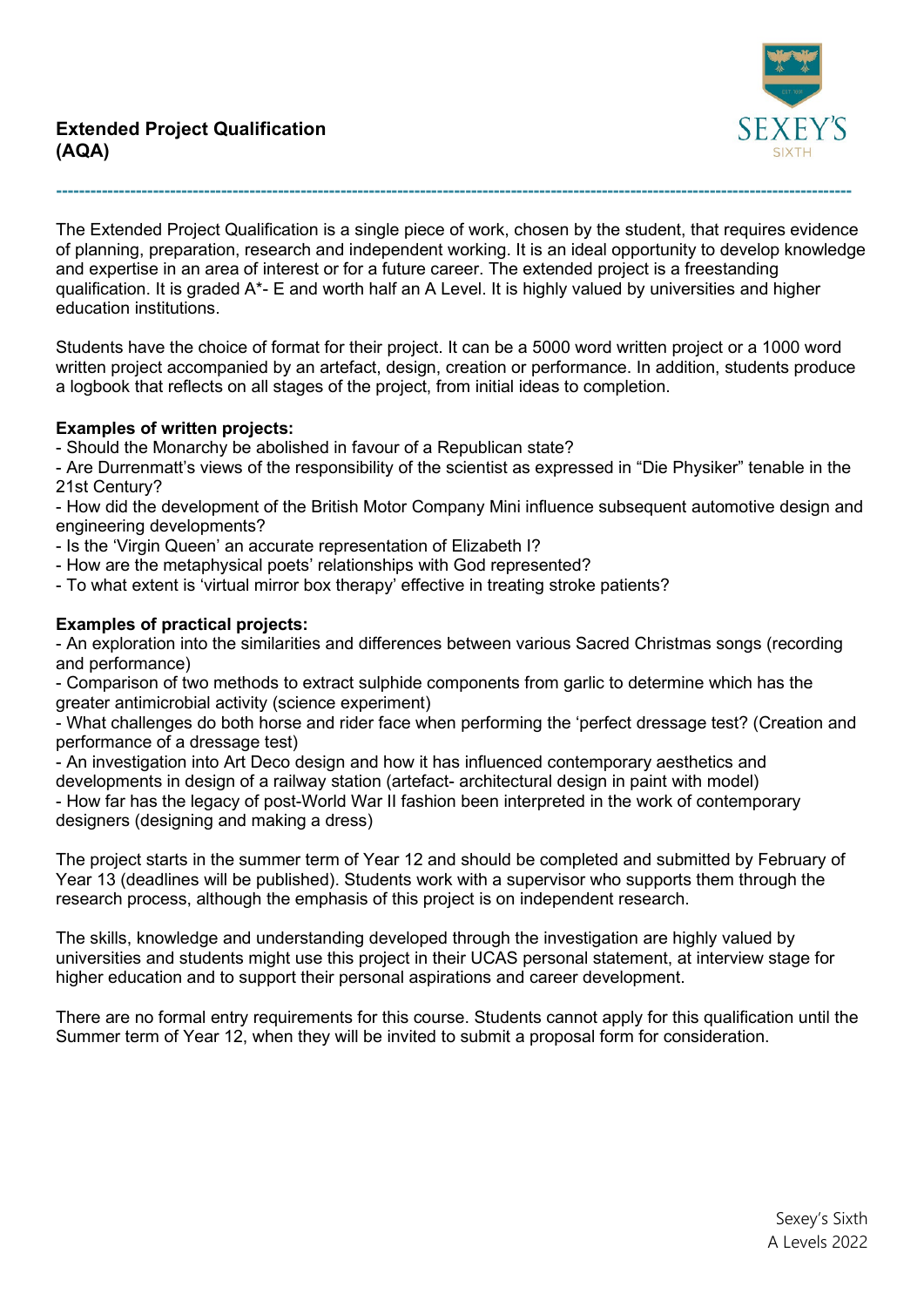

Studying a language at A Level opens a wealth of opportunities in employment. International and multinational companies are always seeking linguists who can grow their client base, developing new and exciting markets. From Engineering to Tourism and Leisure, Construction to Web Design, Architecture to Medicine, Journalism and Sports Coaching – linguists are sought after in every industry as our world becomes ever smaller in the face of Globalisation. Studying A level language will make you the desired candidate in any setting.

**--------------------------------------------------------------------------------------------------------------------------------------------**

Teaching and learning in the Sixth Form is a different experience to that of lower school. Lessons are conducted in French with the 4 skills woven throughout each as you study engaging and relevant topics such as: Evolving society in France; Political / intellectual / artistic culture in Francophone countries; Immigration and the French multicultural society; The Occupation and Resistance to help you gain a better understanding of the social, political and historical context for modern French-Speaking society around the globe. To further immerse yourself in the language we will study literature and film in detail, analysing not only the texts themselves, but the context in which they were created and the thought-provoking themes they highlight. It is a challenging and highly rewarding course designed to ensure linguistic competence and a deepening cultural awareness.

# **A Level**

# **Paper 1: Listening, Reading and Translation**

- Section A: Listening (30 marks)
- Section B: Reading (30 marks)
- Section C: Translation into English (20 marks)

**Assessment:** Written exam, 2 hours, 40% of A Level

# **Paper 2: Written Response to Works and Translation**

- Section A: Translation from English into French (20 marks)
- Section B: Written response to literary texts (50 marks)
- Section C: Written response to films (50 marks)

**Assessment:** Written exam, 2 hour 40 mins, 30% of A Level

# **Paper 3: Speaking**

Students complete two tasks:

- Task 1: Discussion on a Theme (30 marks)

- Task 2: Independent research presentation and discussion on that research (42 marks)

**Assessment:** Spoken exam (internally conducted and externally assessed), 21-23 mins (including 5 mins prep), 30% of A Level

**MINIMUM ENTRY REQUIREMENTS:** 5 GCSEs at grade 4 or above, including grade 5 in GCSE French.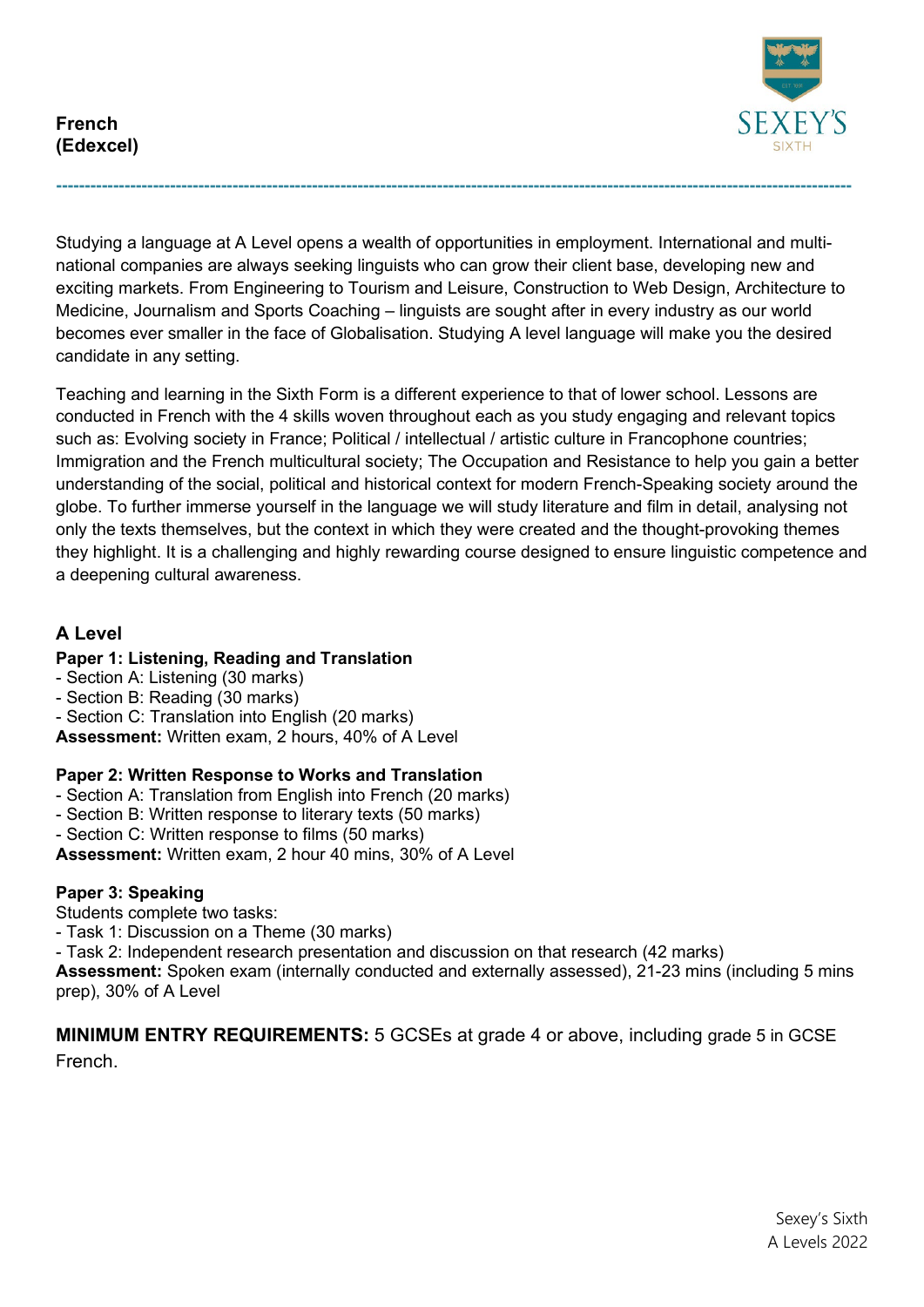

Geography teaches about the Earth's places, people, environments and societies. At its core lies the understanding of the relationships and impacts between people and the environment. The A Level Geography course at Sexey's aims to encourage learners to develop a range of essential skills for Higher Education and the world of work through content which is relevant to any citizen of the planet in the 21st century. Through exciting topics, learners will understand the nature of physical and human geography whilst unpicking the debates surrounding contemporary challenges facing the world today.

**--------------------------------------------------------------------------------------------------------------------------------------------**

Previous students that have studied Geography at A Level have gone on to study a range of degree courses including geography, marine biology, environmental science and engineering.

# **A Level**

### **Component 1: Physical Systems**

This incorporates *Landscapes Systems* (Coasts) and *Earth's Life Support Systems* (investigating the need for solutions to protect the Earth's water and carbon cycle systems). **Assessment:** Written paper, 1 hour 30 mins, 22% of A Level qualification

### **Component 2: Human Interactions**

This covers *Global Connections* (including Global Migration and Human Rights) and *Changing Spaces; Making Places*. **Assessment:** Written paper, 1 hour 30 mins, 22% of A Level qualification

### **Component 3: Geographical Debates**

This takes some of the most dynamic issues the planet faces and encourages learners to engage with, reflect on and think critically about them. Specifically, A Level students will gain a deep understanding of the *Hazardous Earth* and *Exploring Oceans.*

**Assessment:** Written paper, 2 hours 30 mins, 36% of A Level qualification

### **Component 4: Investigative Geography**

Independent investigation related to the specification. **Assessment:** Coursework, 20% of A Level qualification

**MINIMUM ENTRY REQUIREMENTS:** 5 GCSEs at grade 4 or above, including grade 4 in GCSE Geography.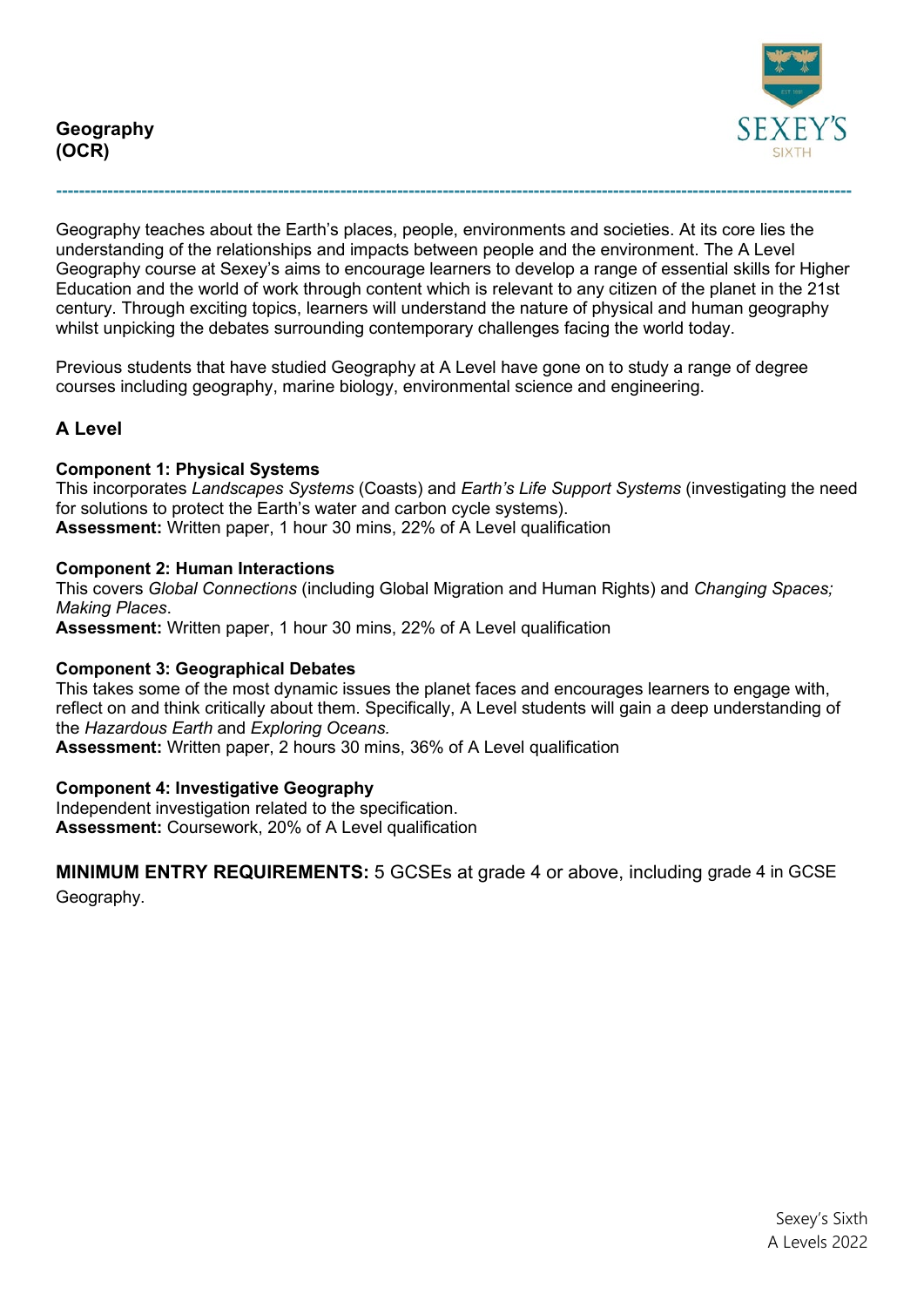



Geology is the study of the Earth and all of its processes. It will allow you to understand the structure of the planet, the hazards caused by our dynamic planet, the rocks and minerals that compose it, the history of life and how to harness the natural resources it provides. Geology is a field science and there is a strong focus on the application of field skills throughout the course. As a result there is a minimum requirement of four days fieldwork to be carried out to help develop the skills and techniques common in a geological setting.

**--------------------------------------------------------------------------------------------------------------------------------------------**

The course is designed to assume no prior background geological knowledge and develops on concepts and ideas from GCSE Science, making it appealing to those with an interest in the Sciences or Physical Geography. Geology has many transferrable skills and has good links with A Level Biology, Chemistry, Physics and aspects of Geography. Historically many students that have taken Geology at A Level have gone on to either study it further as part of a Geology or Geoscience degree, or chosen to study degrees in the Sciences or Engineering.

This is a unique opportunity to study a truly fascinating subject as there are very few centres that can offer to run the course.

# **A Level**

The course is composed of 7 modules:

- Module 1 Development of practical skills in Geology
- Module 2 Foundations in Geology
- Module 3 Global tectonics
- Module 4 Interpreting the past
- Module 5 Petrology and economic geology
- Module 6 Geohazards

Module 7 - Basin analysis

## **Assessment:**

All papers cover content from modules 1-7:

- Paper 1: Fundamentals of geology, 2 hours 15 minutes, 41% of A Level
- Paper 2: Scientific literacy in geology, 2 hours 15 minutes, 37% of A Level
- Paper 3: Practical skills in geology, 1 hour 30 minutes, 22% of A Level

Practical endorsement: non-exam assessment that is reported separately to the A Level grade, as either pass or fail. It consists of 12 practical activity groups that are completed during the course in line with taught content.

**Minimum Entry Requirements:** 5 GCSEs at grade 5 or above, including grade 5/5 in Double Science or a grade 5 in either Chemistry or Physics as a separate science. As 10% of the course marks will require the knowledge of a minimum of a Level 2 mathematical skills we also require a Mathematics GCSE grade 5.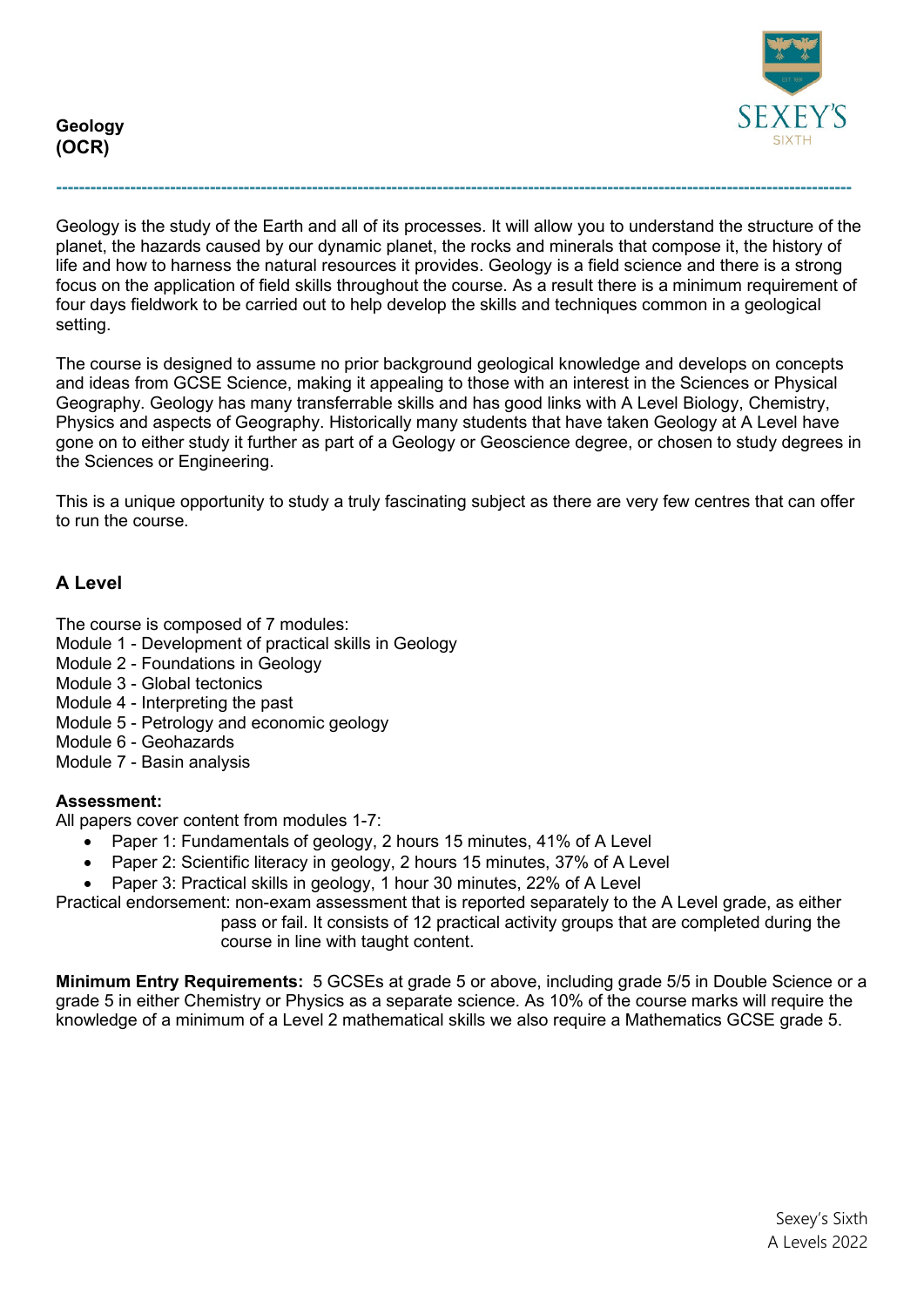



Studying History is stimulating, challenging and invaluable and at Sexey's we are passionate about our subject. From the bloodshed of the Wars of the Roses to Stalin's purges, History teaches you to be critical of the information you are fed and helps you to develop a better understanding of the world around you. Importantly, it is also an extremely well regarded subject by top universities and employers.

**--------------------------------------------------------------------------------------------------------------------------------------------**

In recent years, students who studied History went on to undergraduate courses in: History, Law, Journalism, Drama, International Relations, War Studies, and Politics, Philosophy & Economics (PPE).

# **A Level (OCR H505)**

### **Component 1 (Y105): England 1445-1509**

(Specific enquiry topic: Wars of the Roses) One essay from a choice of two on the reigns of Edward IV, Richard III and Henry VII, 1461-1509 and the critical assessment of contemporary source material on the Wars of the Roses. **Assessment:** Written exam, 1 hour 30 mins, 25% of A Level

### **Component 2 (Y221): Democracy & Dictatorships in Germany 1919-1963**

One two-part question including a 'period study' style essay question and a shorter answer on the relative significance of two events.

**Assessment:** Written exam, 1 hour, 15% of A Level

### **Component 3 (Y318): Russia and its Rulers 1855-1964**

A thematic study that involves writing two essays on events over a 100-year period and one critical evaluation of historians' interpretations of named events. **Assessment:** Written exam, 2 hours 30 mins, 40% of A Level

**Component 4: Independent Topic Essay on the causes of WWI Controversy (source analysis) Assessment:** A single 3,000 – 4,000 word research essay (internally assessed), 20% of A Level

**MINIMUM ENTRY REQUIREMENTS:** 5 GCSEs at grade 4 or above, including grade 4 in GCSE History.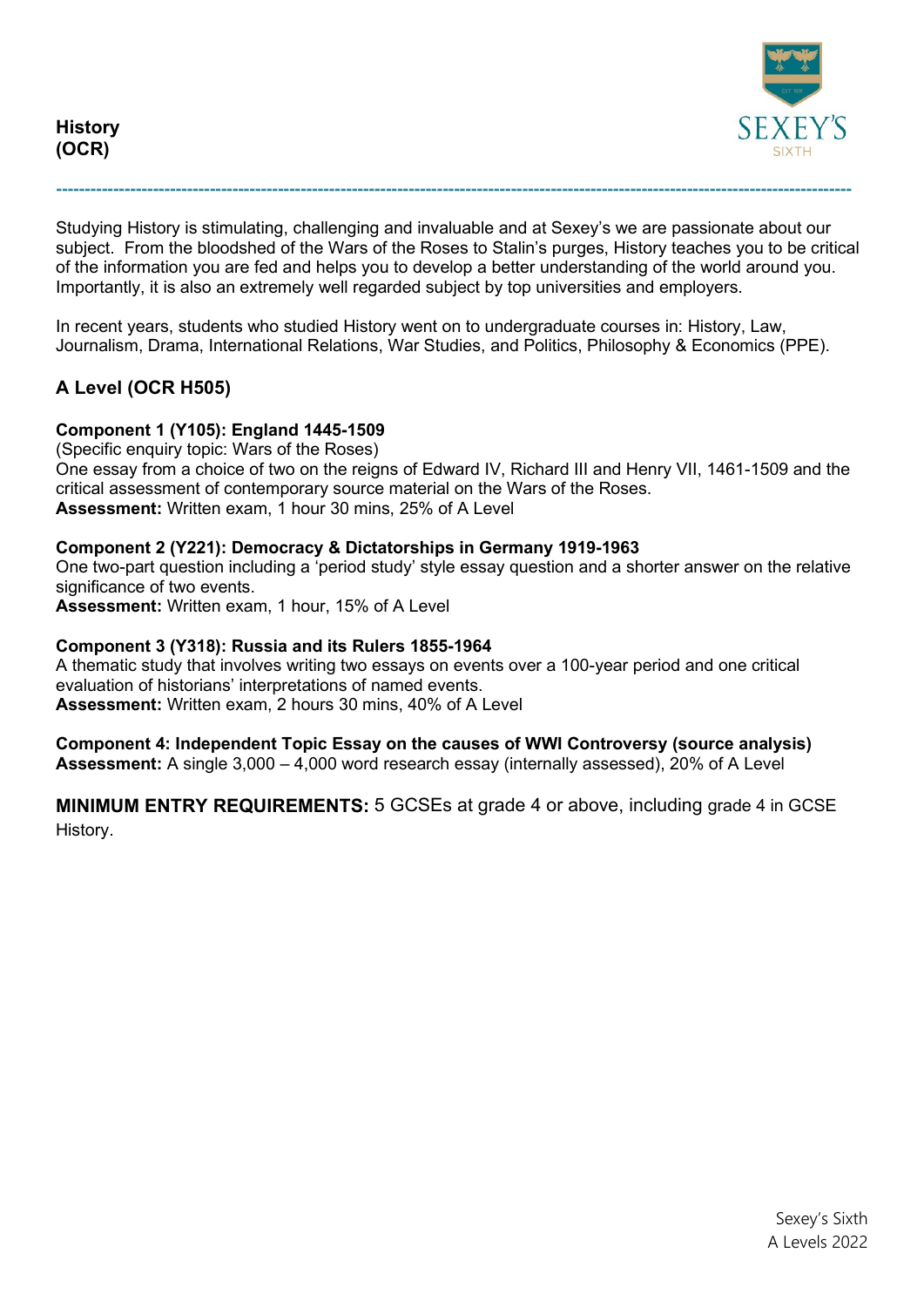

Mathematics is a science based on the logic of quantity, order, arrangement, 3D space, structure and change. Mathematics is all around us and has been studied for thousands of years. With the technology of the modern age we are more reliant on it than ever before. Human knowledge of mathematics enables our stock exchanges and economies to run smoothly, facilitates us to communicate with each other from almost anywhere in the world and permits us to travel large distances safely in a relatively small amount of time.

**--------------------------------------------------------------------------------------------------------------------------------------------**

Mathematics is a "facilitating subject", which gives students that study it a large choice of university courses, apprenticeships and careers. Someone who wants to study medicine will benefit by understanding how bacteria population will grow, and then decay when treated, and will also be able to understand the statistical analysis demonstrating the effectiveness of a new drug. A future pilot will develop an understanding of how their plane remains stable in the air despite changes in air pressure and wind speed, and can remain on course around a spherical planet over a 6000km journey.

Mathematics complements the arts and humanities, enabling students to acquire a broad range of skills during their time in the sixth form, developing their ability to think strategically and creatively, and also their aptitude for reasoning thoroughly and concisely. Mathematics supports the study of other subjects. For example students studying Mathematics alongside Geography or Psychology will be much more proficient in the statistical areas of these subjects.

# **A Level**

Paper 1 assesses:

- Pure Maths: proof, algebra and functions, coordinate geometry, sequences and series, trigonometry, exponentials and logarithms, differentiation, integration and numerical methods. **Assessment:** Written exam, 2 hours, 1/3 of A Level

Paper 2 assesses:

- Pure Maths content from Paper 1 and

- Mechanics: vectors, quantities and units, kinematics, forces, Newton's laws and moments.

**Assessment:** Written exam in two sections, 2 hours, 1/3 of A Level

Paper 3 assesses:

- Pure Maths content from Paper 1 and

- Statistics: statistical sampling, data presentation and interpretation, probability, statistical distributions and statistical hypothesis testing.

**Assessment:** Written exam, 2 hours, 1/3 of A Level

**MINIMUM ENTRY REQUIREMENTS:** 5 GCSEs at grade 5 or above, including grade 7 in GCSE **Mathematics**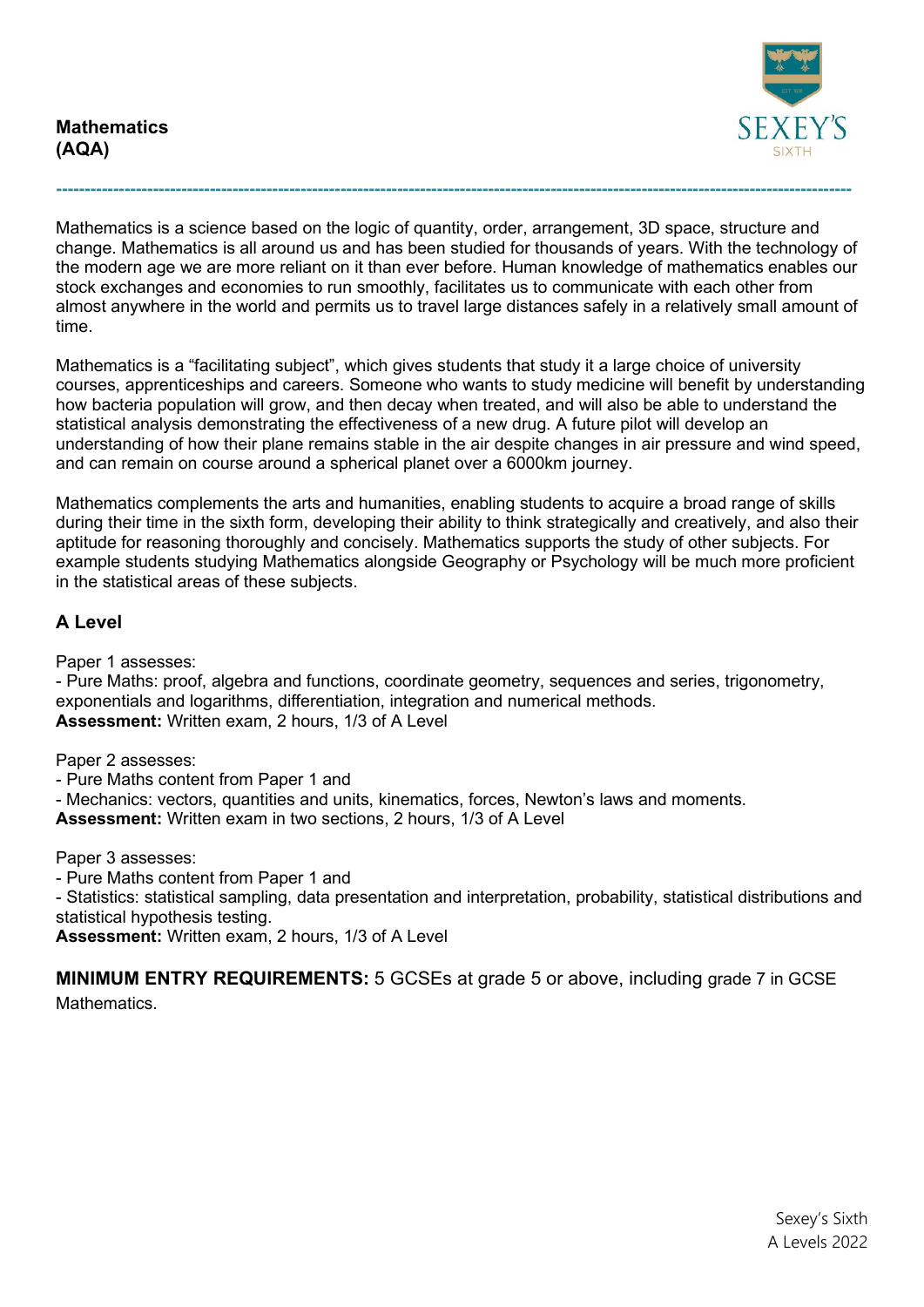

Further Mathematics builds on many ideas studied in the A level Mathematics course, whilst also introducing some completely separate concepts; consequently this course must be studied alongside the A level Mathematics. Further mathematics introduces students to powerful and interesting concepts such as matrices and complex numbers. It is currently the only way for students to study discrete ("decision") maths, which gives an insight into the logic used in computers to order and process information.

**--------------------------------------------------------------------------------------------------------------------------------------------**

Further Mathematics is an excellent course choice for someone who wishes to study a course at university with a high mathematical content, for example Mathematics, the Sciences, or any form of Engineering. The course can be studied as either a third or fourth A level, however if you plan to study it as one of three A levels, it is important that you are well informed on the entry requirements of the university courses that you are considering.

# **A Level**

Paper 1 assesses:

- Pure Maths: proof, complex numbers, matrices, algebra and functions, calculus, vectors, polar coordinates, hyperbolic functions, differential equations, trigonometry and numerical methods **Assessment:** Written exam, 2 hours, 1/3 of A Level

Paper 2 assesses the same content as Paper 1. **Assessment:** Written exam in two sections, 2 hours, 1/3 of A Level

Paper 3 assesses:

- Discrete: Graphs, networks, network flows, linear programming, critical path analysis, game theory (zerosum games) and binary operations.

- Mechanics: Dimensional analysis, momentum and collisions, work, energy and power, circular motion, centre of mass and moments.

**Assessment:** Written exam, 2 hours, 1/3 of A Level

**MINIMUM ENTRY REQUIREMENTS:** 5 GCSEs at grade 5 or above, including grade 8 in GCSE **Mathematics**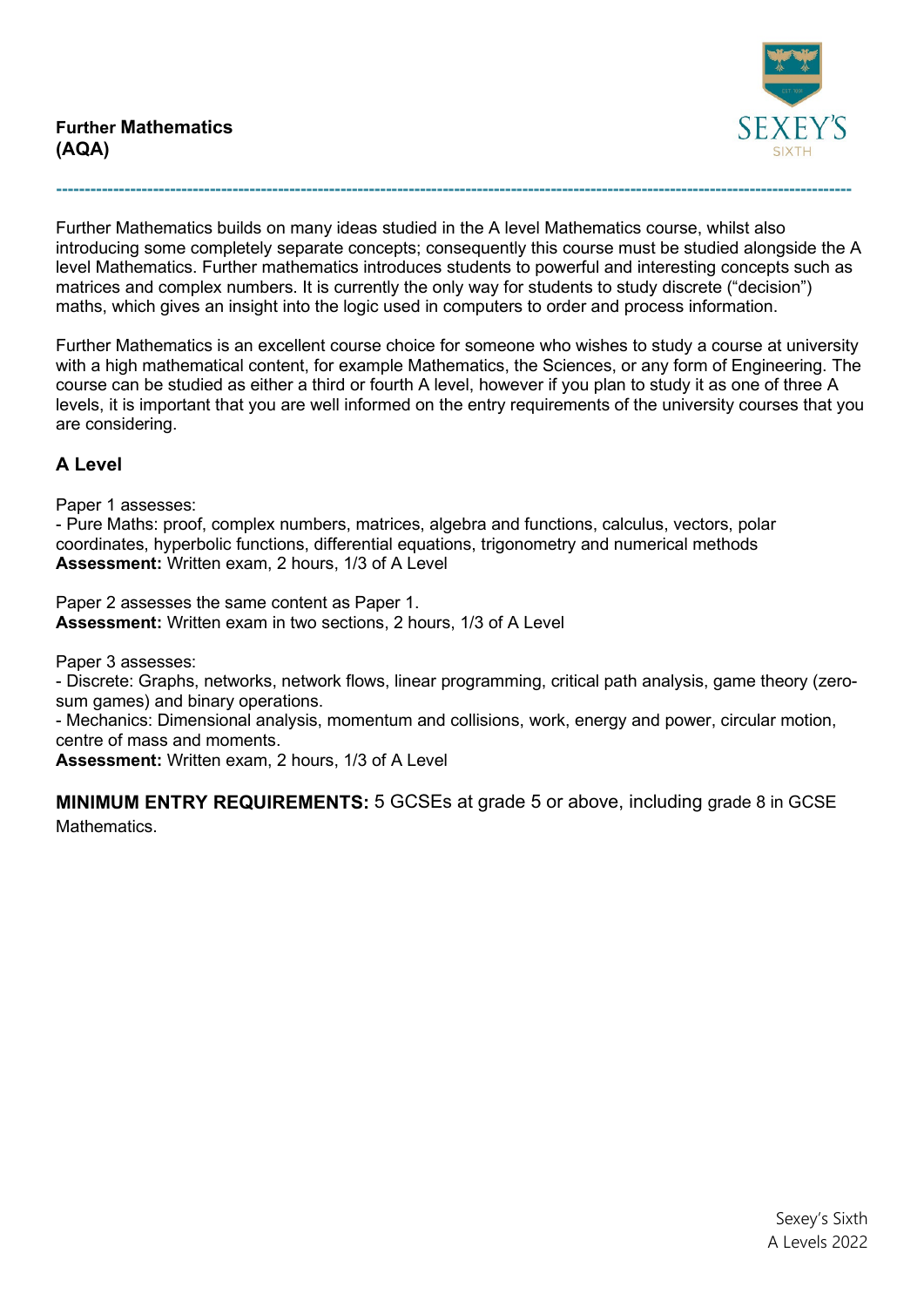

The course aims to develop an understanding of a range of photographic approaches and techniques related to the developing, printing and manipulation of photographic images. This will involve both darkroom work and computer-based work (Photoshop) combined with investigations into the work of established photographers. The emphasis is on research and experimentation and you will have the chance to go beyond the traditional flat print using a variety of techniques. Photography is important because all sectors of the job market require creative thinkers who can innovate, see and make connections, solve problems and make informed decisions and judgements. This course will help to develop many transferrable skills you can use in the future. Students who studied Photography went on to study Broadcast Media, Journalism, Graphic design, Film making, Animation and Art & Design.

**--------------------------------------------------------------------------------------------------------------------------------------------**

# **A Level**

## **Component 1 - Personal Investigation and Skills Development**

During the first term, you will develop your camera-based skills, learning how to shoot outside in various settings and genres. You will spend a term learning Photoshop techniques, including basic image enhancement and manipulation. You may work on the moving image, creating gifs, cinemographs and video. You will integrate critical analysis and contextual research of photographers past and present with your practical outcomes.

### **Assessment**

In-house assessment only. This allows an opportunity to explore and develop skills for the rest of the A Level course.

### **Component 2 - Major Project**

From February of Year 12, you will begin your first major project extending from your skills development workshops, on a theme set by the school/student. This project will take a year to complete. **Assessment**

Internally assessed and externally moderated in Jan/Feb of Year 13. 60% of total A Level qualification.

## **Component 3: Shorter Project and Critical Essay**

From February of Year 13, you will undertake a shorter project, but this theme will be set by the examination board. You will also undertake a critical essay analysing your chosen topic for project 1 ('Major Project').

### **Assessment**

The written essay and exam project combined account for 40% of the total A Level qualification. They are assessed by the teacher and externally moderated in Year 13.

**MINIMUM ENTRY REQUIREMENTS:** 5 GCSEs at grade 4 or above, including GCSE grade 4 or equivalent in Art and Design, Photography or Media or be able to demonstrate a serious commitment to the Visual Arts through a portfolio submission.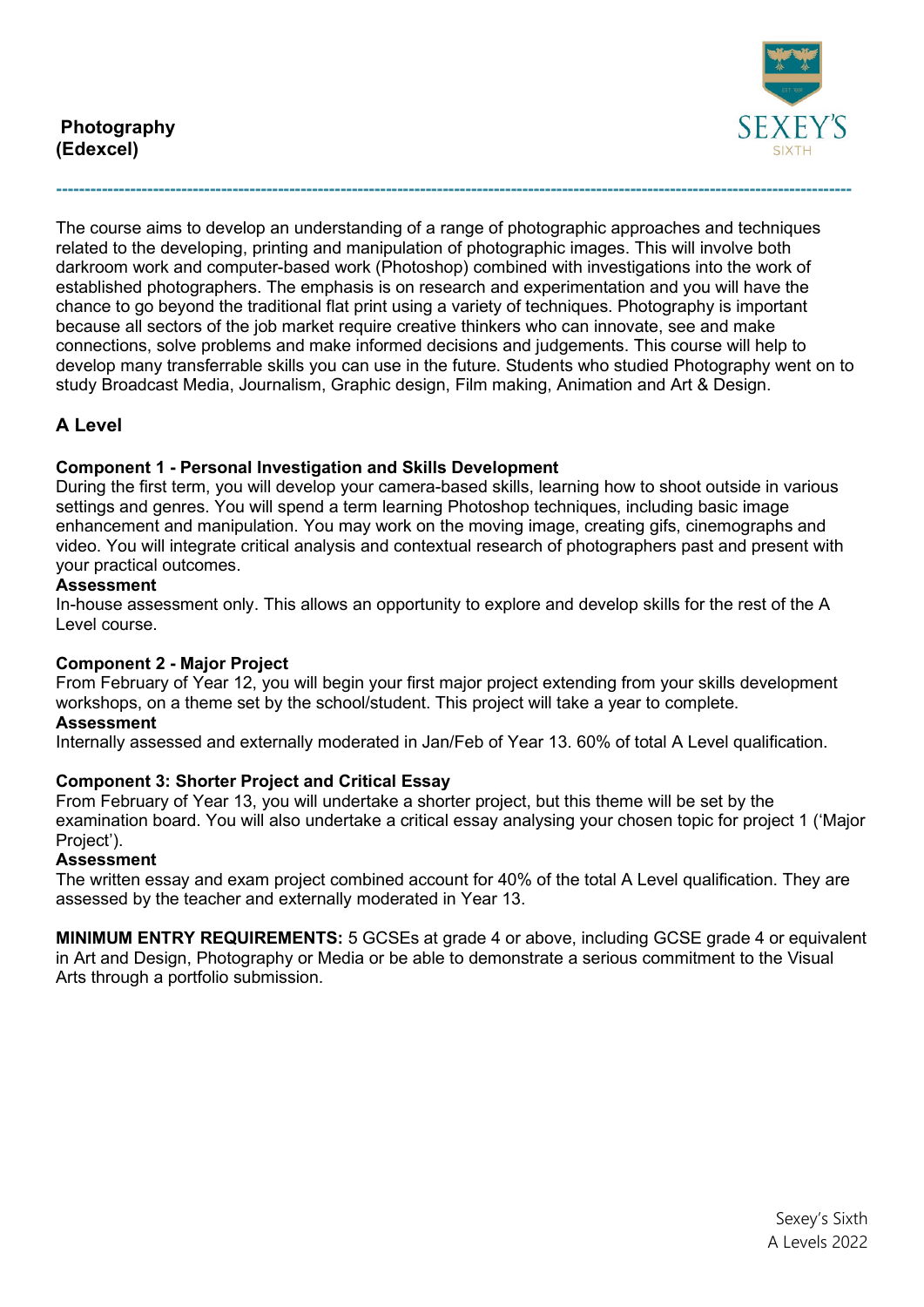

A Level PE is a linear course where assessment takes place at the end of Year 13. There are two external examinations and two internal non-examined assessments (NEA).

**--------------------------------------------------------------------------------------------------------------------------------------------**

A Level PE studies a variety of stimulating content; students will receive a well-rounded and full introduction to the world of PE, sport and sport science through the combination of physical performance and academic challenges.

Students will develop a multitude of skills, including numeracy, communication and an understanding of practical performances in order to support progression to the next level of study. The blend of scientific and social knowledge positions candidates to access the numerous physical education, sport and physical activity higher education programmes.

## **A Level**

**Component 1;** *Examination*  **Scientific principles of Physical Education**  40% Topic 1: Applied anatomy and physiology Topic 2: Exercise physiology and applied movement analysis

#### **Component 2;** *Examination*  **Psychological principles of Physical Education**

30% Topic 3: Skill acquisition Topic 4: Sport psychology Topic 5: Sport and society

# **Component 3;** *Practical Performance* **Non-examined assessment: internally assessed, externally moderated**

15% of the qualification 40 marks

Skills performed in one physical activity as a player/performer OR Skills performed in one physical activity as a coach

## **Component 4;** *Performance Analysis and Performance Development Programme (PDP)* **Non-examined assessment: internally assessed, externally moderated**

15% of the qualification 40 marks

In the role of player/performer or coach, analyse two components of a physical activity (one physiological component and either a tactical or technical component).

In the role of player/performer or coach analyse, implement and evaluate a Performance Development Programme.

## **MINIMUM ENTRY REQUIREMENTS:**

Five GCSEs at Grade 4 or above. Including Grade 4 + in Double Science or Biology, Level 4 in English and Maths. GCSE PE or vocational qualification at Grade 5+ or DM. You should **play at least one** sport at school or club level or be confident/have experience in coaching in at least one sport. Enthusiasm and interests in sport and fitness are essential.

> Sexey's Sixth A Levels 2022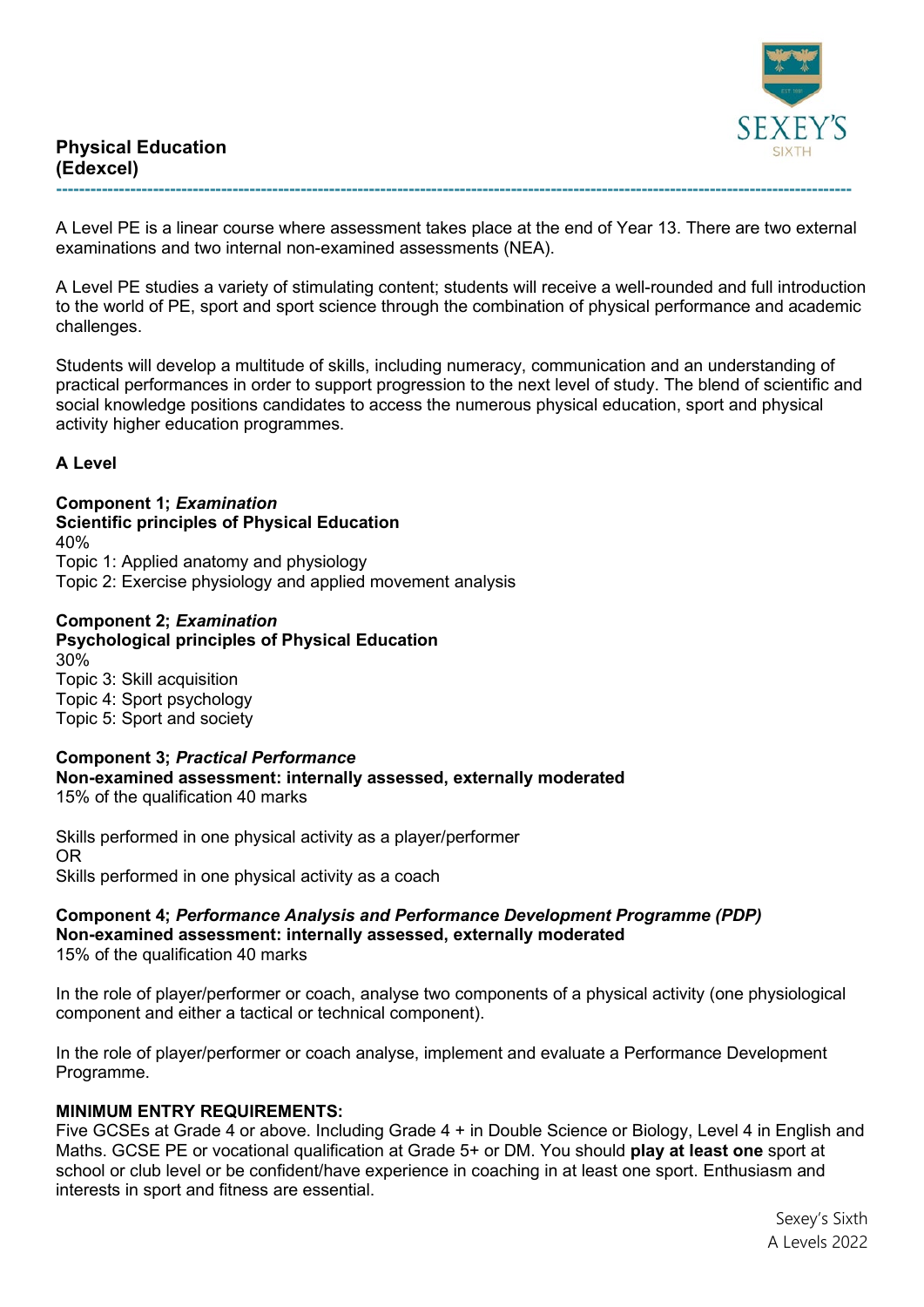**Physics (OCR)**



``A philosopher once said, `It is necessary for the very existence of science that the same conditions always produce the same results.' Well, they don't!'' (1965) Richard P. Feynman

**--------------------------------------------------------------------------------------------------------------------------------------------**

Physics really is the most exciting and interesting of all the sciences. If you want to know the answer to questions starting "How?" Or "Why?", Physics can probably help you find the answers. An enquiring mind and an interest in the world around you are key attributes for prospective Physicists. At Sexey's School we encourage students to broaden their minds and stretch their thinking to the limits. Whilst we, of course, are working hard towards good exam grades, we encourage students to read widely and enjoy the subject.

# **A Level**

Module 1: Development of Practical Skills in Physics

- Module 2: Fundamental Data Analysis
- Module 3: Physics in Action
- Module 4: Understanding Processes

Module 5: Rise and Fall of the Clockwork Universe

- Creating Models Out Into Space
- Our Place in the Universe Matter: Very Simple, & Hot or Cold

Module 6: Field and Particle Physics

- Electromagnetism Charge and Field
- Probing Deep into Matter Ionising Radiation and Risk

### **Assessment:**

Paper 1: Written exam: Fundamentals of Physics, 2 hours 15 mins, 37% of A Level, covering modules 1, 2, 3 & 5

Paper 2: Written exam: Scientific Literacy in Physics, 2 hours 15 mins, 37% of A Level, covering modules 1, 2, 4 & 6

Paper 3: Written exam: Practical Skills in Physics, 1 hour 30 mins, 26% of A Level, covering all modules Practical endorsement: non-exam assessment that is reported separately to the A Level grade.

**MINIMUM ENTRY REQUIREMENTS:** 5 GCSEs at grade 5 or above, including grade 6/6 in Double Science or grade 6 in Physics as a separate science. Due to the increased mathematical emphasis of the new courses we also require Mathematics GCSE grade 6 and strongly suggest taking Mathematics A-level as an additional option.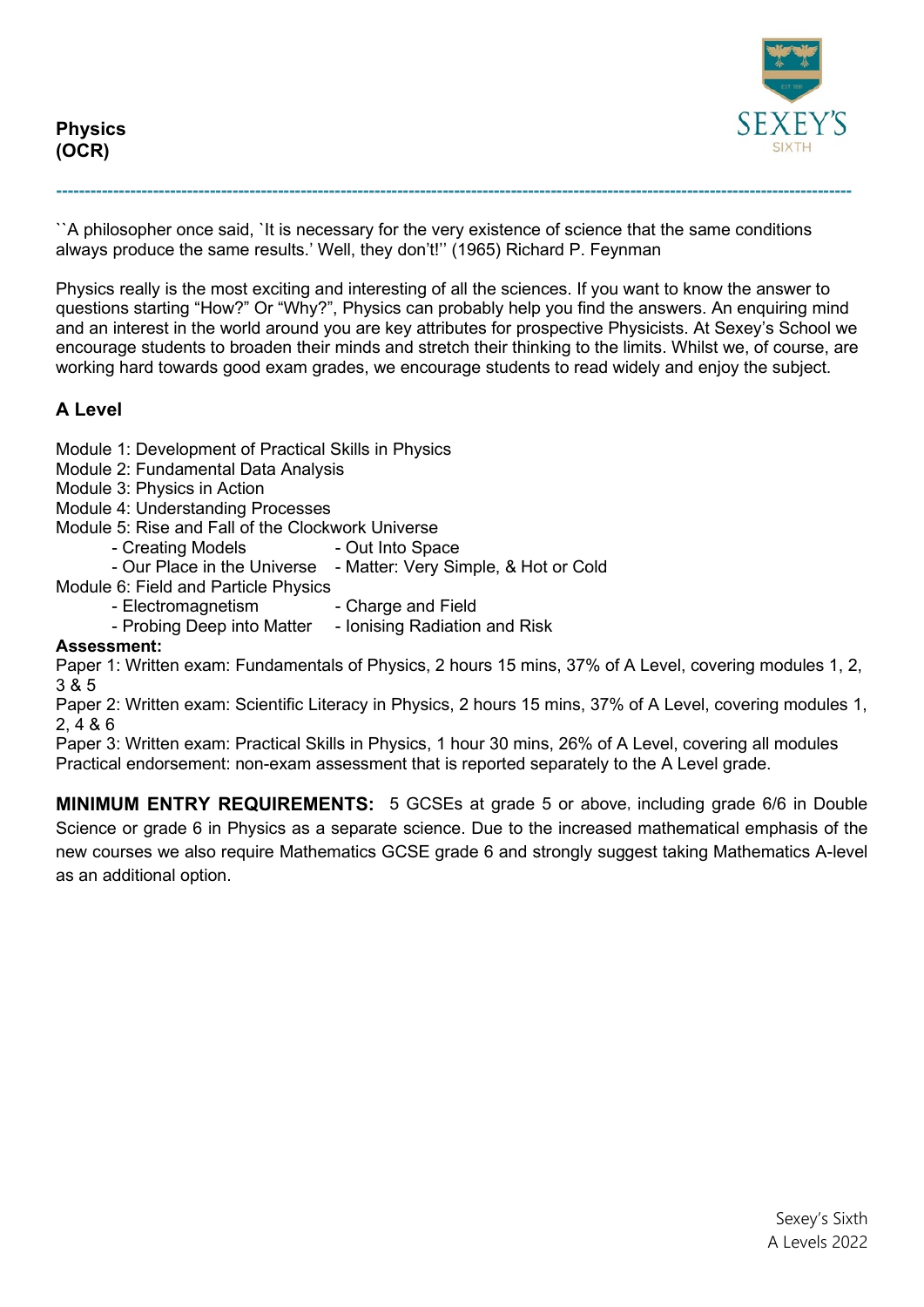

Politics exists because people disagree. They disagree about how they should live (moral questions), about who should get what (resource questions) and about who should make decisions (power questions). People with different ideas, values, opinions and interests attempt to find a way of living together within the same society. As such, politics is the most basic and necessary of social activities - the creation of an orderly existence. Politics will suit students who:

**--------------------------------------------------------------------------------------------------------------------------------------------**

• Have an interest in the world around them and who want to know more about the society they live in, how it works and how it could work

• Enjoy debate, discussion and argument and who are comfortable with the fact that in politics there are no simple 'rights' or wrongs'

• Take an interest in news and current affairs and like to think for themselves, developing their own views rather than just accepting the views of others

THIS IS A TWO-YEAR LINEAR A LEVEL COURSE: The syllabus will be assessed by a terminal exam, consisting of 3 component papers.

# **A Level**

### **Component 1: UK Politics, comprising:**

- Political Participation in the UK: focusing on the mechanisms that link people to government. Its core themes are political participation, democracy, political parties, and the electoral system.

- Core Political Ideas: students will study the core political ideas of conservatism, liberalism and socialism. **Assessment:** Written examination, 2 hours, 33 1/3% of A Level qualification

### **Component 2 UK Government, comprising:**

- UK Government: focusing on the main institutions of the central UK government. Its core themes are the distribution of policy-making power and the effectiveness of the key bodies in carrying out their roles or functions. Topics include the British Constitution, Parliament, prime minister and executive and the relationship between the branches.

- Non-Core Political Ideas: students will study either anarchism, ecologism, feminism, multi-culturalism or nationalism.

**Assessment:** Written examination, 2 hours, 33 1/3% of A Level qualification

## **Component 3: Comparative Politics**

Government and politics of the USA - focuses on the:

- US Constitution and federalism
- US Congress
- US presidency
- US Supreme Court and civil rights
- Democracy and participation
- Comparative theories with the UK

**Assessment:** Written examination, 2 hours, 33 1/3% of A Level qualification

**MINIMUM ENTRY REQUIREMENTS:** 5 GCSEs at grade 4 or above, including grade 4 in GCSE History or Grade 4 in English Language if History is not taken at GCSE.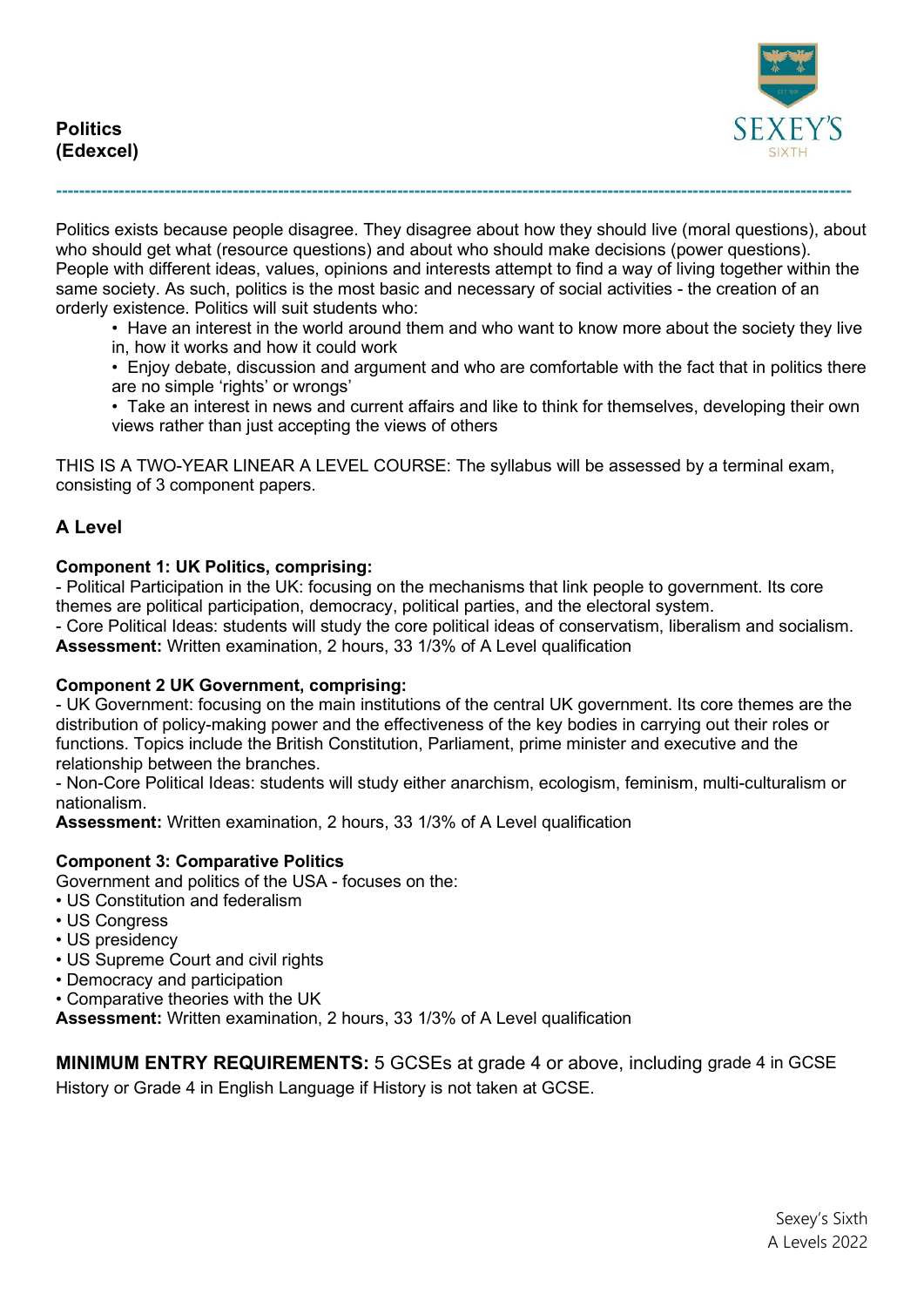

Psychology is the study of human behaviour: why we act the way we do, and why some people act differently to others. The course looks at famous psychologists and their research studies in order to understand things like how other people shape our personality, how our brain works, or even what happens when our mental health doesn't go to plan, for example with depression or schizophrenia.

**--------------------------------------------------------------------------------------------------------------------------------------------**

A Level Psychology takes a scientific approach to studying human behaviour, and a large section of the course covers experimental method and scientific analysis. Psychology is a challenging subject in which students will be stretched as they attempt to consider many problems from a scientific perspective. It will increase students' evaluative skills and therefore help them to become better learners and communicators, whatever the future holds for them.

An interest in people is very important, alongside a curiosity to find things out and understand yourself and the people around you. You will need a scientific mind-set and good analytical and evaluative skills, to be able to think about experiments critically and apply your knowledge of psychology to everyday examples. The exams use a variety of scientific, shorter questions, as well as longer essay style questions up to 16 marks.

# **A Level**

### **Unit 1 - Introductory topics in Psychology**

- Social Influence Why are people swayed by what other people think or say, even following orders that are ethically wrong?
- Memory How does our memory work, and can we rely on eyewitness accounts of crimes?
- Attachment Why are our relationships to other people so important, how do our early relationships shape us?
- Psychopathology How are disorders, such as depression, OCD or phobias, explained and treated? **Assessment:** Written exam, 2 hours, 1/3rd of A Level

### **Unit 2 - Psychology in context**

- Approaches What are the various different ways we try and explain human behaviour?
- Biopsychology How do our brain, nervous system and hormones control our behaviour?
- Research methods How do we run effective experiments in psychology and what makes an experiment good or bad when studying people? This section of the exam is a double section and runs throughout all the exam papers, accounting for 25% of total marks across all three papers.

**Assessment:** Written exam, 2 hours, 1/3rd of A Level

### **Unit 3 Issues and options in Psychology**

- Issues and debates in psychology What are the big problems in understanding people? Such as whether our biology or environment shape us, or whether humans have any control over their own behaviour.
- Relationships What makes someone attractive? What makes some relationships successful and others not? How have relationships changed in modern times?
- Schizophrenia Why do people hear voices, see things that aren't there or believe things that aren't real? How can we help them?
- Addiction How do people become addicted to alcohol, smoking, gambling or drugs and what can we do to help?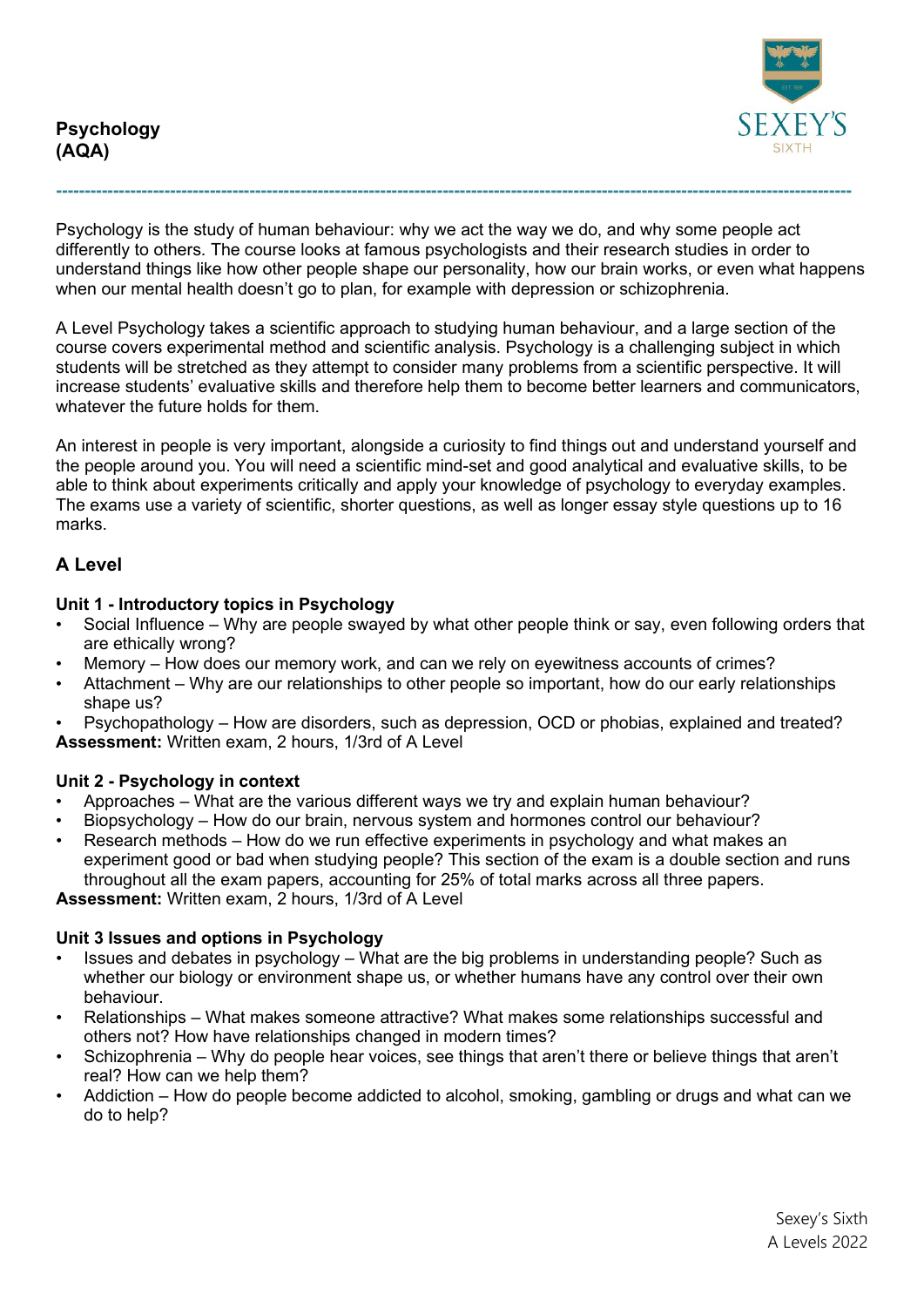**Assessment:** Written exam, 2 hours, 1/3rd of A Level

**MINIMUM ENTRY REQUIREMENTS:** 5 GCSEs at grade 4 or above, including grade 4/4 in Double Science or at least 2 x grade 4 in Triple Science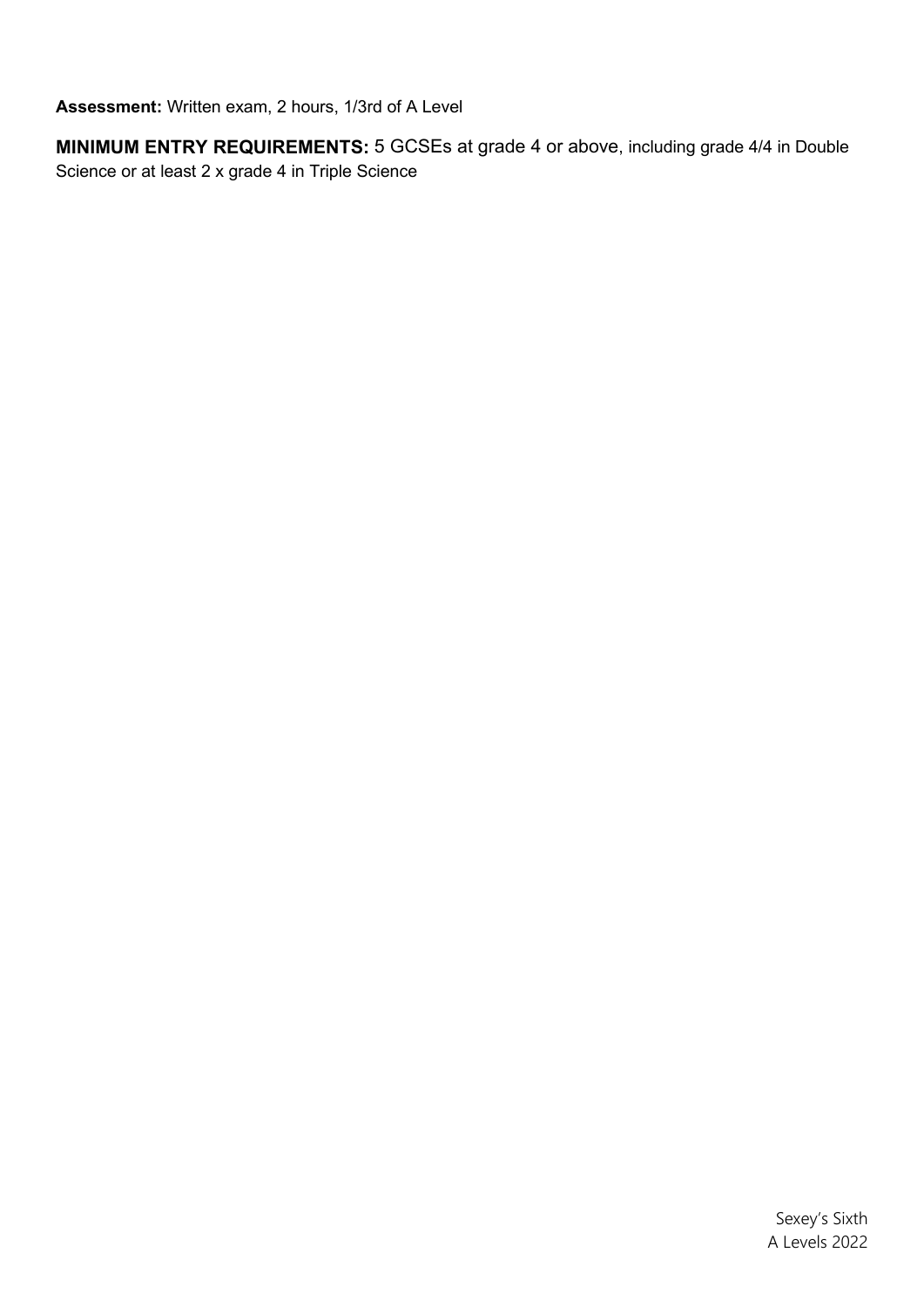

Religious Studies addresses challenging and topical issues central to philosophy, religion and ethics. You will have the opportunity to explore ethical theories, contemporary moral problems, arguments for and against the existence of God, a study of the Problem of Evil and whether religious language can have any meaning. You will also consider ethical theories such as Utilitarianism, Situation Ethics, Kantian Ethics and how these can be applied in the real world. In addition, you will have the opportunity to investigate and critique the works of a range of modern and classical philosophers and theologians.

**--------------------------------------------------------------------------------------------------------------------------------------------**

You will gain independent thinking skills, the ability to debate, construct arguments, evaluate evidence, and understand the views of others. It is a subject of great diversity and you will be expected to keep an open mind to consider both the adherent's and sceptic's point of view. Useful skills are developed such as questioning sources and considering bias and active participation in debates is encouraged. Religious Studies is well regarded by universities and employers as it provides students with the skills to question, evaluate, analyse and interpret the world around them. Possible career choices include the civil service, law, politics, charities, NGO's, journalism, business, teaching and social services.

# **A Level**

# **Paper 1: Philosophy of Religion**

Philosophical issues and questions; The nature and influence of religious experience; Problems of evil and suffering; Philosophical language; Works of scholars; Influences of developments in religious belief which includes study of life after death, the idea of the soul and religion and science debates.

# **Paper 2: Religion and Ethics**

Significant concepts in issues or debates in religion and ethics; A study of three ethical theories to include Utilitarianism, Situation Ethics and Natural Moral Law; Application of ethical theories to issues of importance, including sexual ethics and war and peace; Ethical language; Deontology, Virtue Ethics and the works of scholars; Medical ethics: beginning and end of life issues.

## **Paper 4: Study of Religion – Christianity**

Religious beliefs, values and teachings; Sources of wisdom and authority; Practices that shape and express religious identity; Social and historical developments; Works of scholars; Religion and society including Christianity and science, secularisation of society, Liberation, Feminist and Black Theologies; Primary texts.

Paper 1: Philosophy of Religion Paper 2: Religion and Ethics Paper 4: Study of Religion: Christianity

### **Assessment:**

This is a linear course. All three papers are externally assessed written examinations. Each paper lasts 2 hours and contributes 33.3% of the A Level.

**MINIMUM ENTRY REQUIREMENTS:** 5 GCSEs at grade 4 or above, including a grade 4 in Religious Studies or grade 4 in English Language if Religious Studies not taken at GCSE.